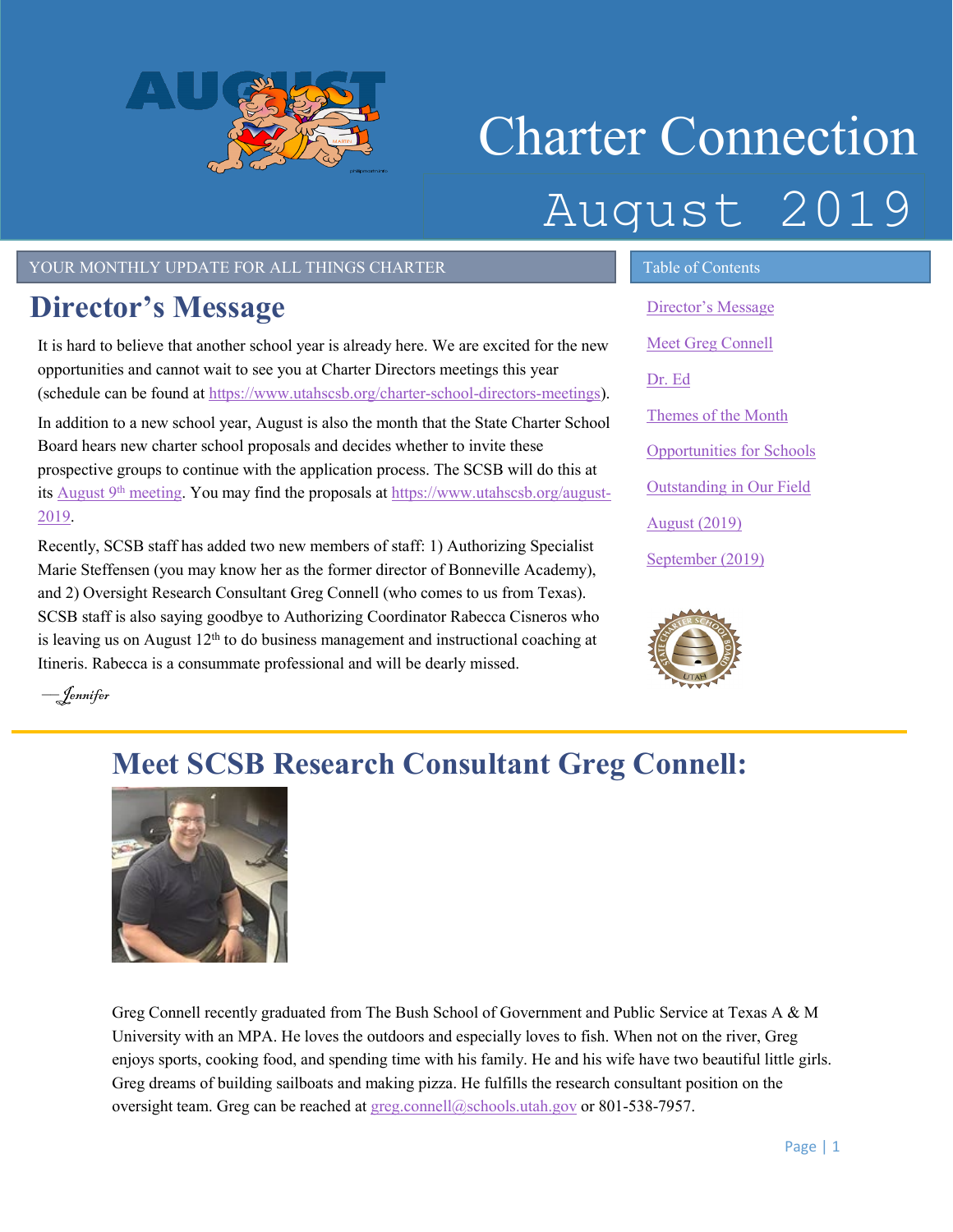## <span id="page-1-0"></span>**Dear Dr. Ed,**

Help me understand restricted funds! I don't want to get in trouble with the government and I want to do what's right for students!

Sincerely,

Show Me the Restricted Money

Dear Show Me the Restricted Money,

A restricted fund is a reserve of money that can only be used for a specific purpose. Many restricted funds in schools are provided on a reimbursement basis so that there is "proof" that the specific purpose was met prior to receiving the money. However, others are paid in advance. Even so, that money may only be used for the purposes outlined for that money. The USBE SES Section has great resources to help ensure costs are spent appropriately.

 school receives under the Individuals with Disabilities Education related to providing special education and related services to Special Education funds are a great example. The money the Act (IDEA) Part B may only be used to pay for allowable costs eligible students with disabilities. These funds must be used only to pay the excess costs of providing special education and related series to these.

Correctly using program accounting, as required, will ensure restricted funds are spent correctly. This process starts by budgeting by program and then, at least monthly, reconciling your programs. Finally, as much as we all dislike paperwork, record keeping is an essential aspect. Time and Effort reports are required to document that federal funds were charged only for time worked on allowable activities, and ensure that restricted programs paid only their proportionate share of costs. Correctly labeling and distributing resources in accordance with submitted plans and approved payments will keep you out of trouble.

Don't forget the state provides support and training to help you provide for students' needs and stay out of trouble with the government. Feel free to call the SCSB staff for support, or any of USBE's [appropriate sections](https://schools.utah.gov/departments) to receive training.

Dr. Ed U. Cation

### **Themes of the Month**

<span id="page-1-1"></span>**PROGRAM ACCOUNTING** [Rule 277-113-6](https://rules.utah.gov/publicat/code/r277/r277-113.htm#T6) sets forth the minimum fiscal policies that all LEA's must follow. At a minimum, the LEA's fiscal policy must include: a cash handling, expenditure, fundraising, donation and gift, and a financial reporting policy. Your expenditure policy must establish internal controls and procedures so that all transactions are recorded when they occur in the proper program.

Program accounting involves the use of a management system that is capable of demonstrating evidence (e.g., records, documentation) linking, with the use of proper coding (i.e. fund, function, location, program, and object or revenue code as applicable), showing the allowable expenditure to the funding source at the time of transaction.

It is very important that all LEA's are complying with this rule. The ramifications for not complying with program accounting could cause your LEA to lose all program funding, e.g., IDEA, Child Nutrition Program, State Special Education etc. Ensure that your management system has the capabilities to perform program accounting. In our experience, QuickBooks may not be capable, and you don't have the option of waiting until the end of the year to report or reconcile transactions to their proper program. Each year, the LEA's administrator signs an assurance form with the Utah State Board of Education ensuring adherence to R277-113. If your LEA does not have the capabilities to perform program accounting or if you are uncertain, please discuss with your board treasurer and business manager.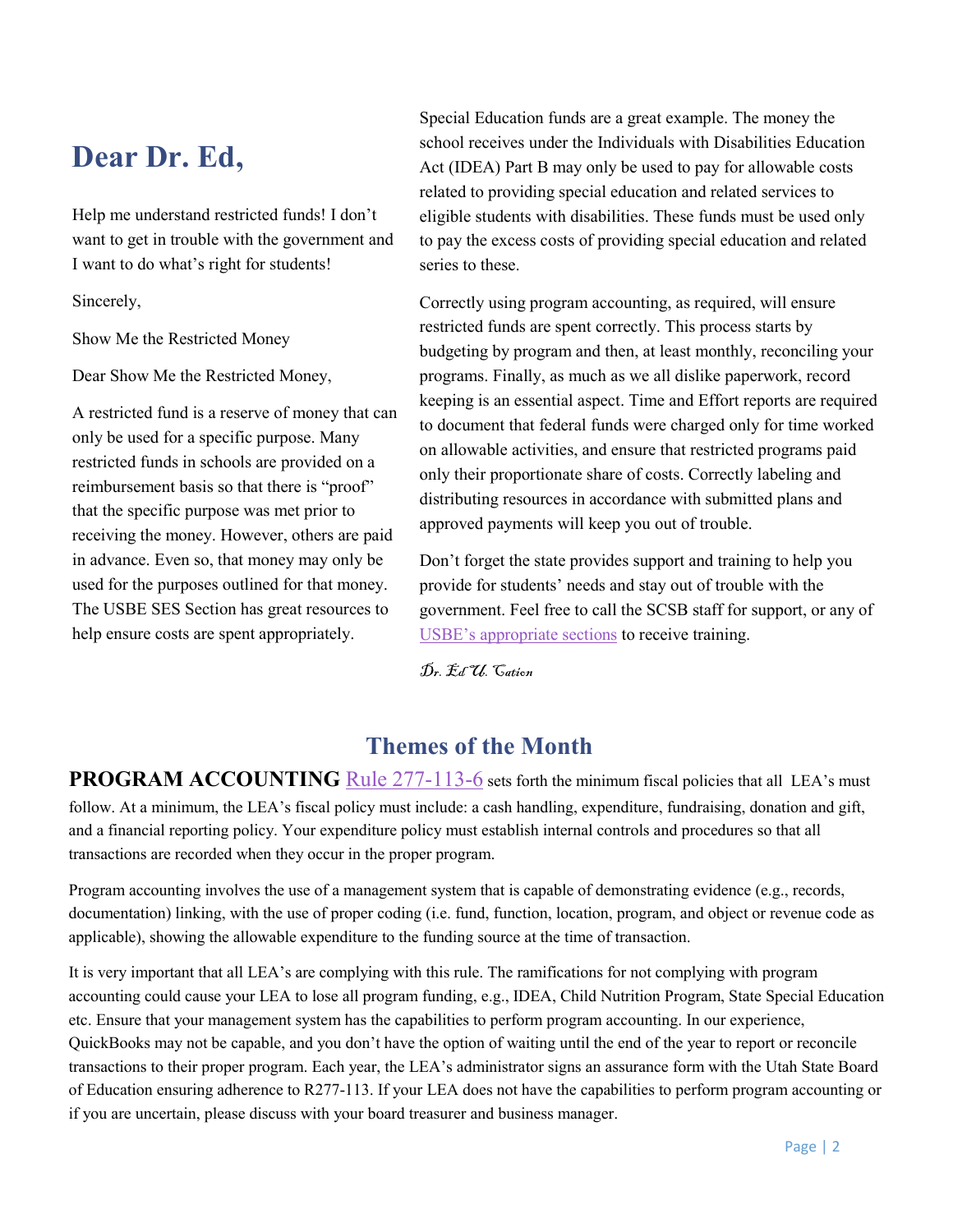# Opportunities for Schools

- <span id="page-2-0"></span>Charter School Revolving Loan 2<sup>nd</sup> Rd Applications are due Charter School Revolving Loan Applications are due no later than 5:00 PM on August 9<sup>th</sup> <https://www.utahscsb.org/funding>
- Utah Charter Network, with the Utah State Charter School Board & the Utah Department of Heritage & Arts present: Keynote: Timothy Shriver, Special Olympics, Thu, Aug 8, 2019 at 8:30 AM. More info [here.](https://utcharternetwork.com/)
- On October 24-26 the National Science Teachers Association is holding their Regional Conference in Salt Lake City. All science teachers, Elementary and STEM teachers would find this of great value. There is a grant available. See link [for more info](https://twitter.com/UtahSCSB/status/1108820864244555776)
- Comment on the Office of the State Auditor's draft of "Limitations on the use of restricted funds." Submit your comments to Jeremy Walker at [jeremywalker@utah.gov](mailto:jeremywalker@utah.gov) by August 23, 2019
- Rocio Hernandez of KUER is writing a story on how much teachers spend on school supplies. She is hoping to tag along with some as they do their shopping. If you are interested, contact her at [rhernandez@kuer.org](mailto:rhernandez@kuer.org)
- Apply for the Substance Abuse Prevention Grant. Questions? Contact Rhett Larsen, [Rhett.larsen@schools.utah.gov](mailto:Rhett.larsen@schools.utah.gov) <https://utahgrants.utah.gov/>

The Program ID: 20SAPV Substance Abuse Prev. Deadline: 8/23/2019 5:00 PM

<span id="page-2-1"></span>

# Outstanding in Our Field

•

- Itinieris received a grant to expand the Young Adult Tech Industry Career Readiness Program, a two-year, technology, design and soft-skills job training program to prepare for employment in the tech industry. Read the press release here:<https://jobs.utah.gov/department/press/2019/071819.html>
- Ethan Kelso of Salt Lake School for the Performing Arts, is a winner of the Jimmy Award (AKA the National High School Musical Theater Award) for his role as Will Bloom in "Big Fish." Way to go, Kelso! <https://www.youtube.com/watch?v=zofDAK2qFKA>
- <span id="page-2-2"></span>• Dua and Sanjana of Beehive Science & Technology Academy are on [top 10 in National HOSA](https://twitter.com/BeehiveAcademy/status/1143168187195772928?s=20)  [Competition!](https://twitter.com/BeehiveAcademy/status/1143168187195772928?s=20)